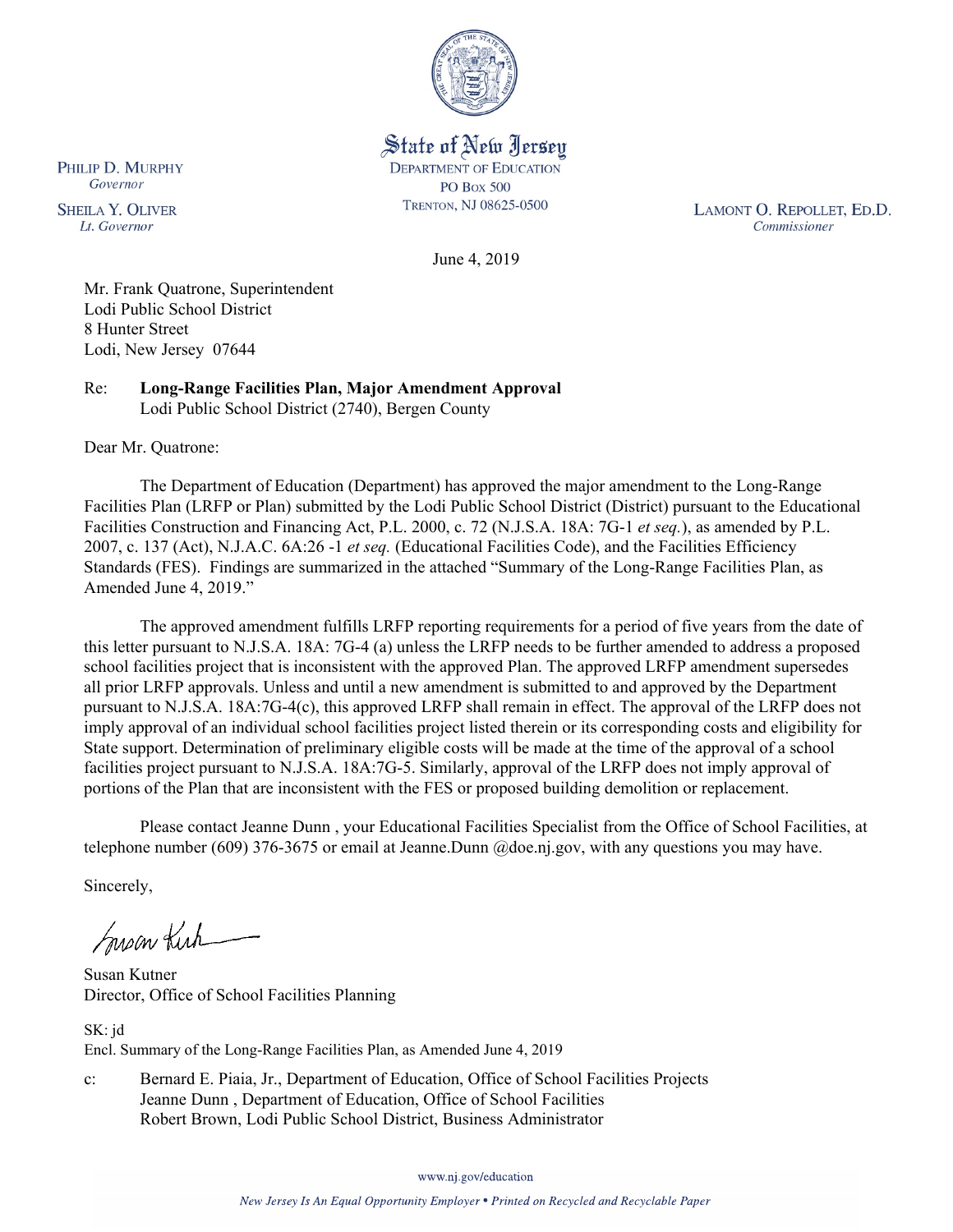# **School District Name (2740) Summary of the Long-Range Facilities Plan, as Amended June 4, 2019**

The Department of Education (Department) has completed its review of the major amendment to the Long-Range Facilities Plan (LRFP or Plan) submitted by the Lodi Public School District (District) pursuant to the Educational Facilities Construction and Financing Act, P.L. 2000, c. 72 (N.J.S.A. 18A: 7G-1 *et seq.*), as amended by P.L. 2007, c. 137 (Act), N.J.A.C. 6A:26-1 et seq. (Educational Facilities Code), and the Facilities Efficiency Standards (FES).

The following provides a summary of the District's approved amended LRFP. The summary is based on the standards set forth in the Act, the Educational Facilities Code, the FES, District-reported information in the Department's LRFP reporting system, and supporting documentation. The referenced reports in *italic* text are standard reports available on the Department's LRFP website.

### **1. Inventory Overview**

The District is classified as a Regular Operating District (ROD) for funding purposes. It provides services for students in grades PK-12.

The District identified existing and proposed schools, sites, buildings, rooms, and site amenities in its LRFP. Table 1 lists the number of existing and proposed district schools, sites, and buildings. Detailed information can be found in the *School Asset Inventory Report* and the *Site Asset Inventory Report.*

**As directed by the Department, school facilities projects that have received initial approval by the Department and have been approved by the voters, if applicable, are represented as "existing" in the LRFP.** Approved projects that include new construction and/or the reconfiguration/reassignment of existing program space are as follows: n/a.

# **Table 1: Number of Schools, School Buildings, and Sites**

|                                              | <b>Existing</b> | <b>Proposed</b> |
|----------------------------------------------|-----------------|-----------------|
| Number of Schools (assigned DOE school code) |                 |                 |
| Number of School Buildings <sup>1</sup>      |                 |                 |
| Number of Non-School Buildings <sup>2</sup>  |                 |                 |
| Number of Vacant Buildings                   |                 |                 |
| Number of Sites                              |                 |                 |

*1 Includes district-owned buildings and long-term leases serving students in district-operated programs 2 Includes occupied district-owned buildings not associated with a school, such as administrative or utility buildings*

Based on the existing facilities inventory submitted by the District:

- Schools using leased buildings (short or long-term):  $n/a$
- Schools using temporary classroom units (TCUs), excluding TCUs supporting construction: n/a
- Vacant/unassigned school buildings:  $n/a$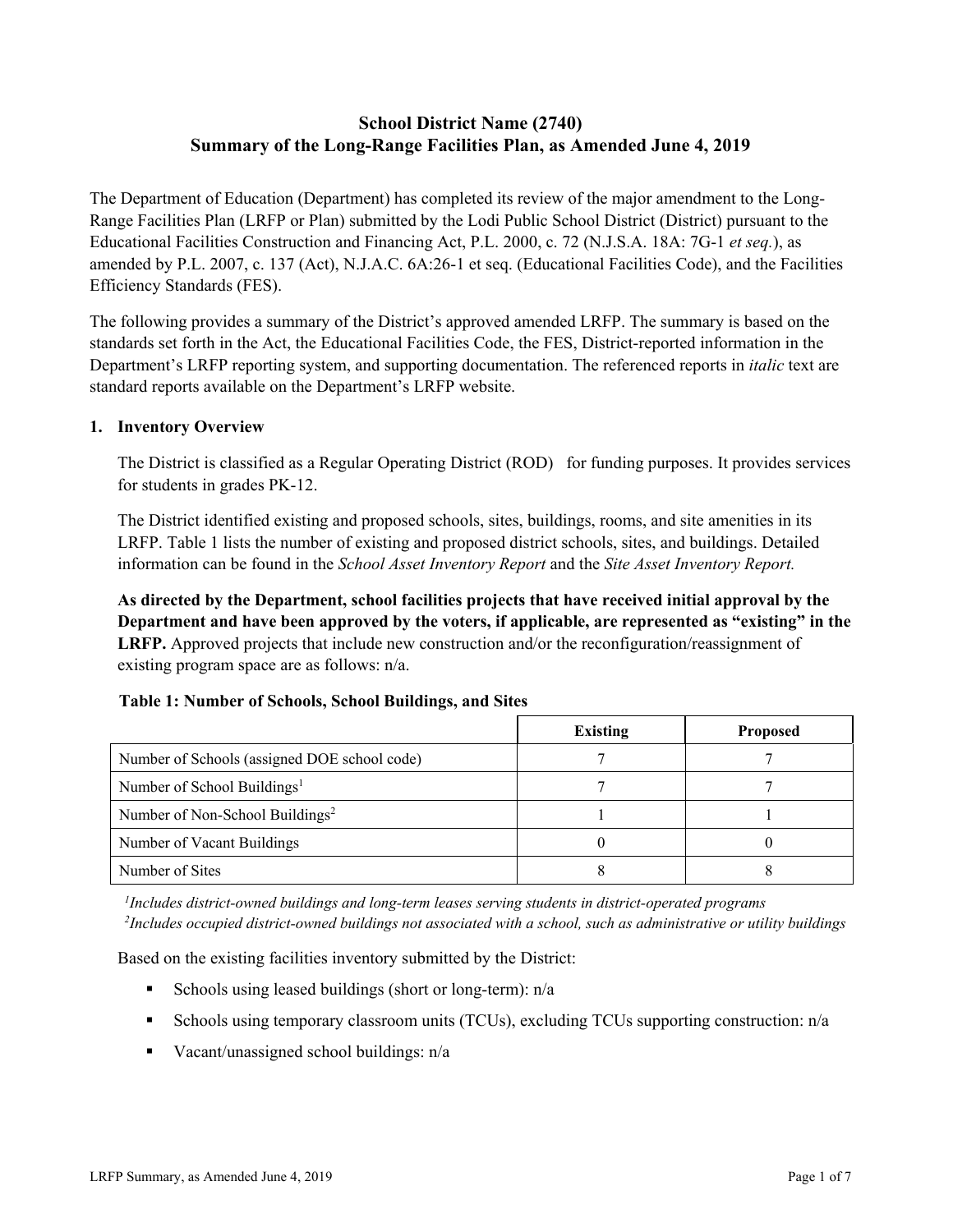**FINDINGS** The Department has determined that the proposed inventory is adequate for approval of the District's LRFP amendment. However, the LRFP determination does not imply approval of an individual school facilities project listed within the LRFP; the District must submit individual project applications for project approval.

# **2. District Enrollments**

The District determined the number of students, or "proposed enrollments," to be accommodated for LRFP planning purposes on a district-wide basis and in each school.

The Department minimally requires the submission of a standard cohort-survival projection. The cohortsurvival method projection method forecasts future students based upon the survival of the existing student population as it moves from grade to grade. A survival ratio of less than 1.00 indicates a loss of students, while a survival ratio of more than 1.00 indicates the class size is increasing. For example, if a survival ratio tracking first to second grade is computed to be 1.05, the grade size is increasing by 5% from one year to the next. The cohort-survival projection methodology works well for communities with stable demographic conditions. Atypical events impacting housing or enrollments, such as an economic downturn that halts new housing construction or the opening of a charter or private school, typically makes a cohort-survival projection less reliable.

#### **Proposed enrollments are based on a standard cohort-survival enrollment projection.**

Adequate supporting documentation was submitted to the Department to justify the proposed enrollments. Table 2 provides a comparison of existing and projected enrollments. All totals include special education students.

| <b>Grades</b>                | <b>Existing Enrollments</b><br>2017-18 | <b>District Proposed Enrollments</b><br>2022-23 |
|------------------------------|----------------------------------------|-------------------------------------------------|
| PK (excl. private providers) | Incl. in $K-5$                         | Incl. in $K-5$                                  |
| Grades K-5                   | 1,533                                  | 1,522                                           |
| Grades 6-8                   | 730                                    | 649                                             |
| Grades 9-12                  | 839                                    | 898                                             |
| Totals K-12                  | 3102                                   | 3,069                                           |

#### **Table 2: Enrollments**

**FINDINGS** The Department has determined the District's proposed enrollments to be acceptable for approval of the District's LRFP amendment. The Department will require a current enrollment projection at the time an application for a school facilities project is submitted incorporating the District's most recent enrollments in order to verify that the LRFP's planned capacity is appropriate for the updated enrollments.

# **3. District Practices Capacity**

Based on information provided in the room inventories, *District Practices Capacity* was calculated for each school building to determine whether adequate capacity is proposed for the projected enrollments based on district scheduling and class size practices. The capacity totals assume instructional buildings can be fully utilized regardless of school sending areas, transportation, and other operational issues. The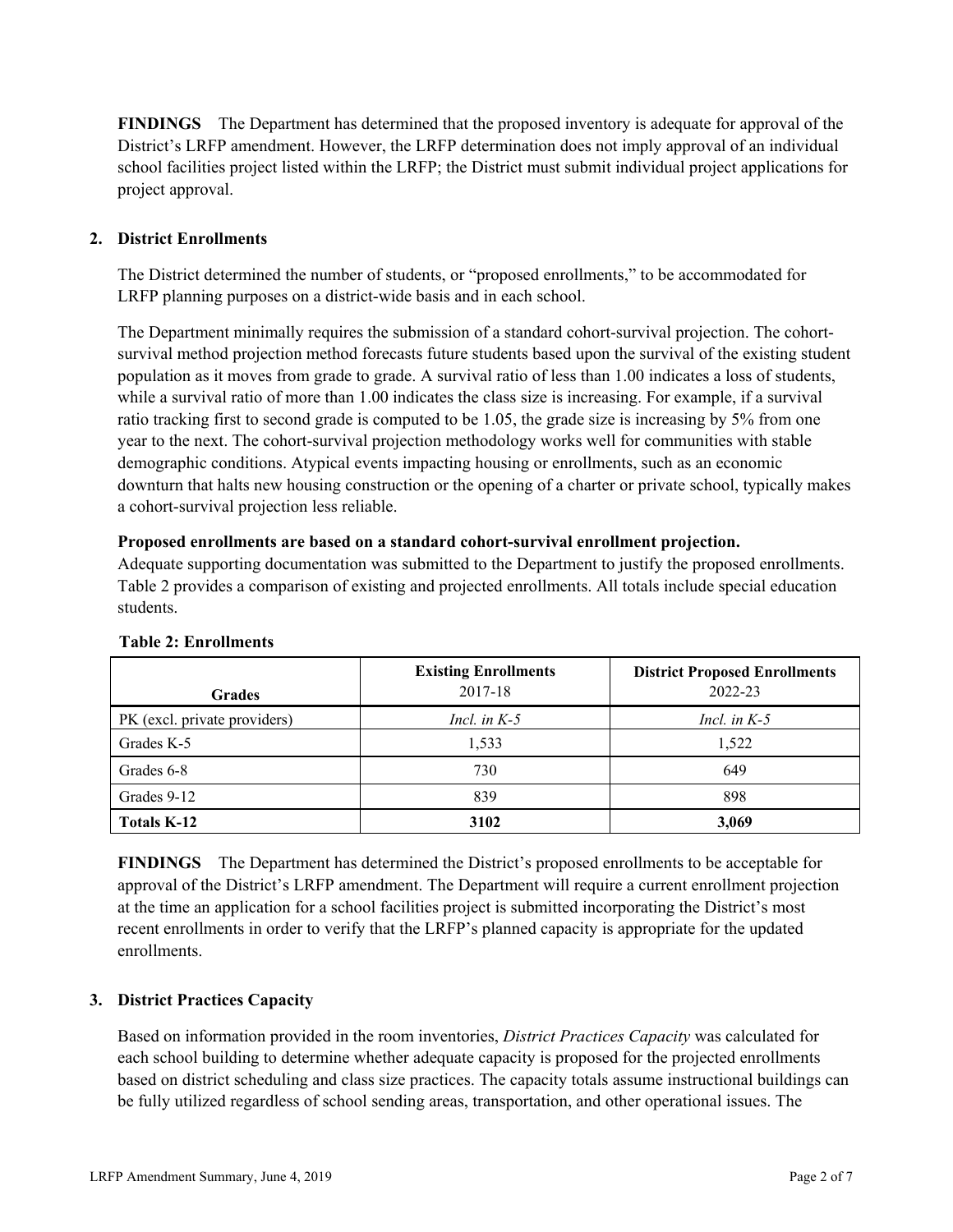calculations only consider district-owned buildings and long-term leases; short term leases and temporary buildings are excluded. A capacity utilization factor of 90% for classrooms serving grades K-8 and 85% for classrooms serving grades 9-12 is applied in accordance with the FES. No capacity utilization factor is applied to preschool classrooms.

In certain cases, districts may achieve adequate District Practices Capacity to accommodate enrollments but provide inadequate square feet per student in accordance with the FES, resulting in educational adequacy issues and "Unhoused Students." Unhoused students are considered in the "Functional Capacity" calculations used to determine potential State support for school facilities projects and are analyzed in Section 4.

Table 3 provides a summary of proposed enrollments and existing and proposed District-wide capacities. Detailed information can be found in the LRFP website reports titled *FES and District Practices Capacity Report, Existing Rooms Inventory Report, and Proposed Rooms Inventory Report.*

| <b>Grades</b>          | <b>Proposed</b><br><b>Enrollments</b> | <b>Existing</b><br><b>District</b><br><b>Practices</b><br>Capacity | <b>Existing</b><br>Deviation* | <b>Proposed</b><br><b>District</b><br><b>Practices</b><br>Capacity | <b>Proposed</b><br>Deviation* |
|------------------------|---------------------------------------|--------------------------------------------------------------------|-------------------------------|--------------------------------------------------------------------|-------------------------------|
| Preschool (PK)         | Incl. in $K-5$                        | Incl. in $K-5$                                                     | Incl. in $K-5$                | Incl. in $K-5$                                                     | Incl. in $K-5$                |
| Elementary $(K-5)$     | 1,522                                 | 1,601.00                                                           | 79.00                         | 1,620.00                                                           | 98.00                         |
| Middle $(6-8)$         | 649                                   | 621.00                                                             | $-28.00$                      | 621.00                                                             | $-28.00$                      |
| High $(9-12)$          | 898                                   | 877.00                                                             | $-21.00$                      | 877.00                                                             | $-21.00$                      |
| <b>District Totals</b> | 3,069                                 | 2,352.00                                                           | $-717.00$                     | 3118                                                               | 49.00                         |

**Table 3: District Practices Capacity Analysis**

*\* Positive numbers signify surplus capacity; negative numbers signify inadequate capacity. Negative values for District Practices capacity are acceptable for approval if proposed enrollments do not exceed 100% capacity utilization.*

Considerations:

- Based on the proposed enrollments and existing room inventories, the District is projected to have inadequate capacity for the following grade groups, assuming all school buildings can be fully utilized: n/a (Enrollments are less than maximum capacity prior to application of utilization rates.)
- Adequate justification has been provided by the District if the proposed capacity for a school significantly deviates from the proposed enrollments. Generally, surplus capacity is acceptable for LRFP approval if additional capacity is not proposed through new construction.

**FINDINGS**The Department has determined that proposed District capacity, in accordance with the proposed enrollments, is adequate for approval of the District's LRFP amendment. The Department will require a current enrollment projection at the time an application for a school facilities project is submitted, incorporating the District's most recent Fall Enrollment Report, in order to verify that the LRFP's planned capacity meets the District's updated enrollments.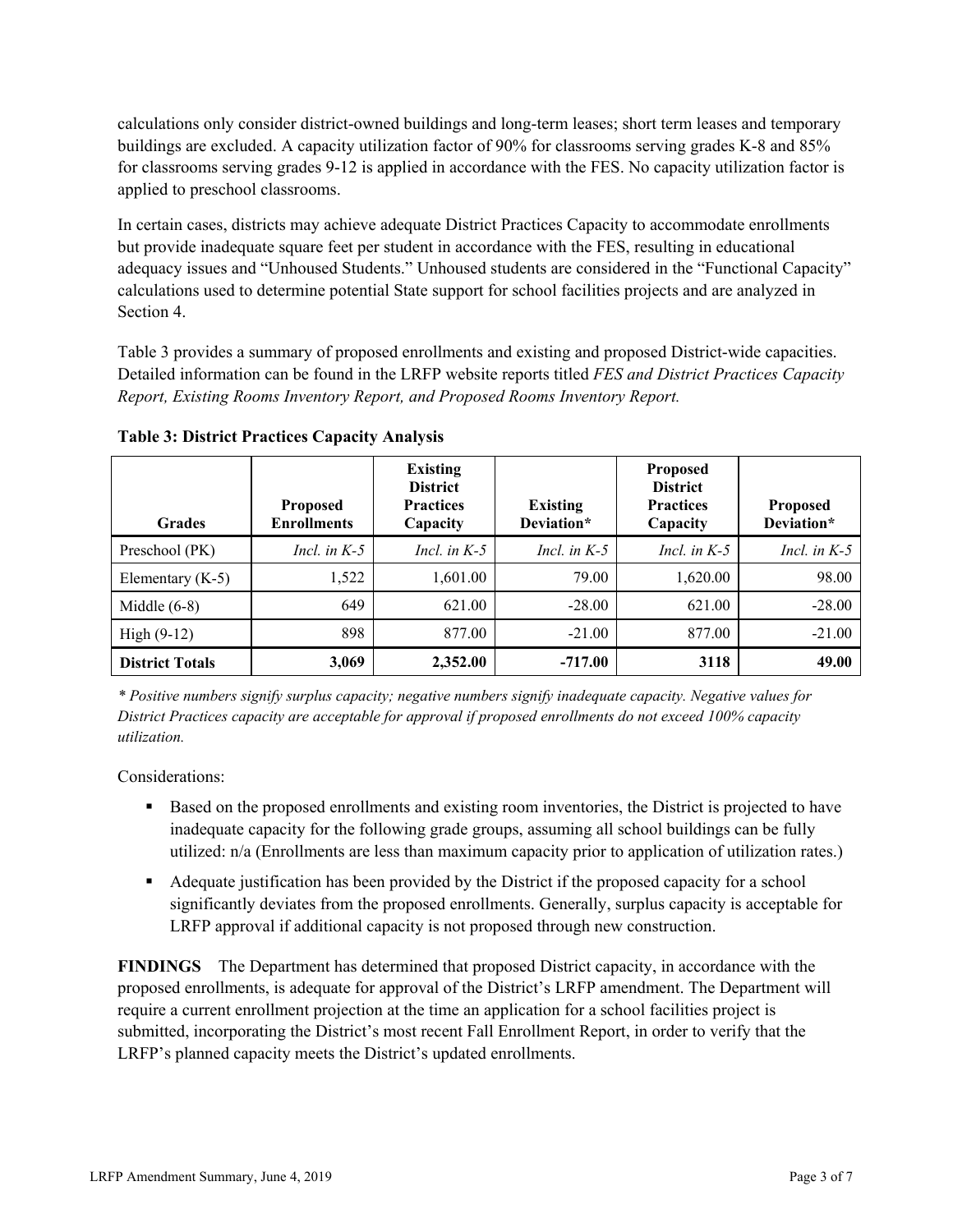### **4. Functional Capacity and Unhoused Students**

*Functional Capacity* was calculated and compared to the proposed enrollments to provide a preliminary estimate of Unhoused Students and new construction funding eligibility.

*Functional Capacity* is the adjusted gross square footage of a school building *(total gross square feet minus excluded space)* divided by the minimum area allowance per full-time equivalent student for the grade level contained therein. *Unhoused Students* is the number of students projected to be enrolled in the District that exceeds the Functional Capacity of the District's schools pursuant to N.J.A.C. 6A:26-2.2(c). *Excluded Square Feet* includes (1) square footage exceeding the FES for any pre-kindergarten, kindergarten, general education, or self-contained special education classroom; (2) grossing factor square footage *(corridors, stairs, mechanical rooms, etc.)* that exceeds the FES allowance, and (3) square feet proposed to be demolished or discontinued from use. Excluded square feet may be revised during the review process for individual school facilities projects.

Table 4 provides a preliminary assessment of the Functional Capacity, Unhoused Students, and Estimated Maximum Approved Area for each FES grade group. The calculations exclude temporary facilities and short-term leased buildings. School buildings proposed for whole or partial demolition or reassignment to a non-school use are excluded from the calculations pending project application review. If a building is proposed to be reassigned to a different school, the square footage is applied to the proposed grades after reassignment. Buildings that are not assigned to a school are excluded from the calculations. Detailed information concerning the calculations can be found in the *Functional Capacity and Unhoused Students Report* and the *Excluded Square Footage Report.*

|                                              | <b>PK</b>      | $K-5$     | $6 - 8$   | $9-12$   | <b>Total</b> |
|----------------------------------------------|----------------|-----------|-----------|----------|--------------|
| Proposed Enrollments                         | Incl. in $K-5$ | 1,522     | 649       | 898      | 3069         |
| FES Area Allowance (SF/student)              | 125.00         | 125.00    | 134.00    | 151.00   |              |
| <b>Prior to Completion of Proposed Work:</b> |                |           |           |          |              |
| <b>Existing Gross Square Feet</b>            | Incl. in $K-5$ | 182,448   | 68,666    | 128,007  | 379161       |
| Adjusted Gross Square Feet                   |                | 173,393   | 68,393    | 136,300  |              |
| <b>Adjusted Functional Capacity</b>          |                | 1,321.00  | 510.00    | 836.00   |              |
| <b>Unhoused Students</b>                     |                | 128.00    | 139.00    | 62.00    |              |
| Est. Max. Area for Unhoused Students         |                | 16,034.00 | 18,573.00 | 9,298.00 |              |
| <b>After Completion of Proposed Work:</b>    |                |           |           |          |              |
| Gross Square Feet                            | Incl. in $K-5$ | 182,448   | 68,666    | 128,007  | 379161       |
| New Gross Square Feet                        |                | $\theta$  | $\Omega$  | $\Omega$ | $\theta$     |
| Adjusted Gross Square Feet                   |                | 173,393   | 68,393    | 136,300  | 368086       |
| <b>Functional Capacity</b>                   |                | 1,321.00  | 510.00    | 836.00   |              |
| Unhoused Students after Construction         |                | 128.00    | 139.00    | 62.00    |              |
| Est. Max. Area Remaining                     |                | 16,034.00 | 18,573.00 | 9,298.00 |              |

**Table 4: Estimated Functional Capacity and Unhoused Students** 

Facilities used for non-instructional or non-educational purposes are ineligible for State support under the Act. However, projects for such facilities shall be reviewed by the Department to determine whether they are consistent with the District's LRFP and whether the facility, if it is to house students (full or part time)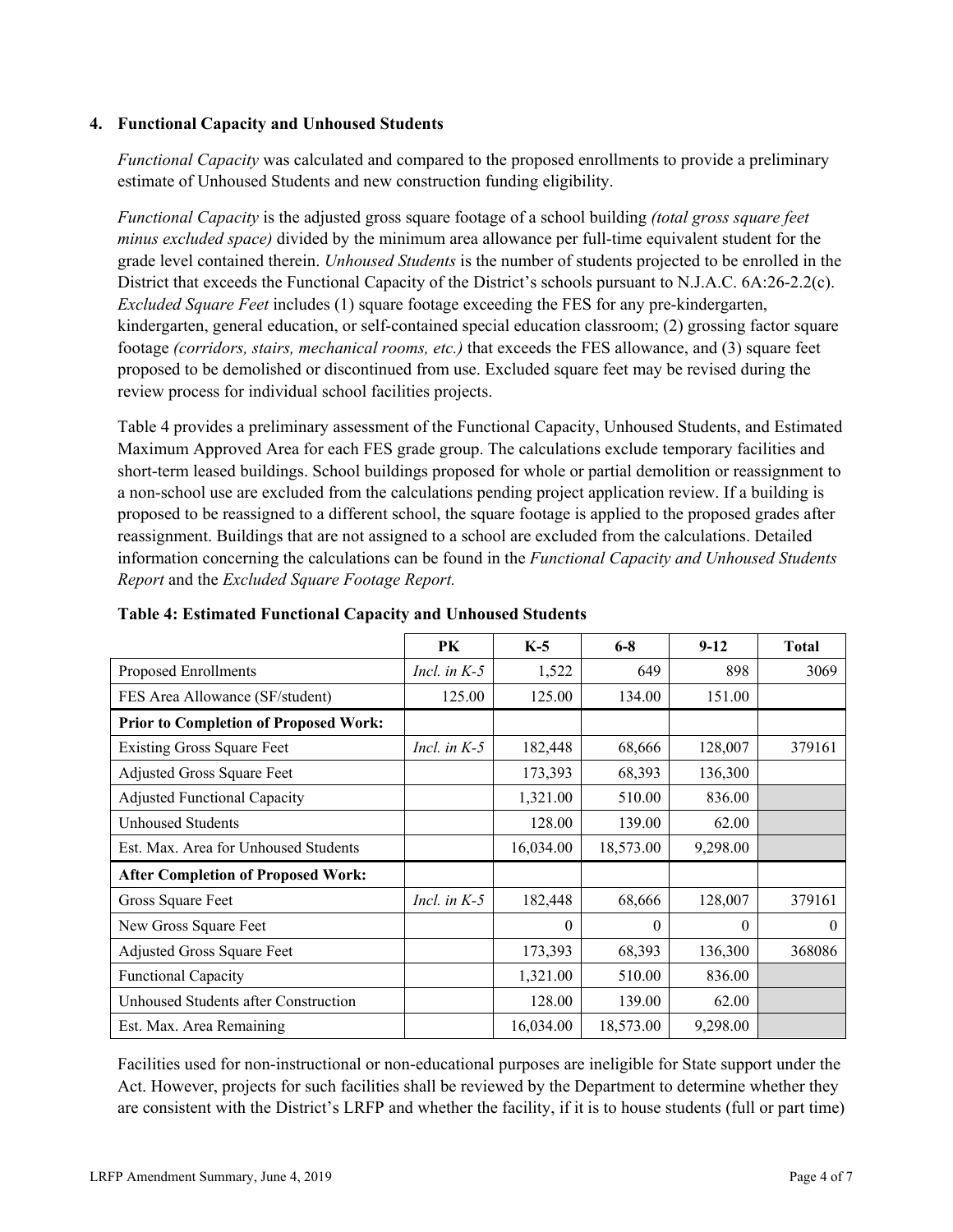conforms to educational adequacy requirements. These projects shall conform to all applicable statutes and regulations.

Estimated costs represented in the LRFP by the District are for capital planning purposes only. The estimates are not intended to represent preliminary eligible costs or final eligible costs of approved school facilities projects.

Considerations:

- The District does not have approved projects pending completion, as noted in Section 1, that impact the Functional Capacity calculations.
- **The Functional Capacity calculations** *exclude* square feet proposed for demolition or discontinuation for the following FES grade groups and school buildings pending a feasibility study and project review: n/a.
- Based on the preliminary assessment, the District has Unhoused Students prior to the completion of proposed work for the following FES grade groups: PK-5, 6-8, 9-12.
- New construction is proposed for the following FES grade groups:  $n/a$ .
- **Proposed new construction exceeds the estimated maximum area allowance for Unhoused** Students prior to the completion of the proposed work for the following grade groups: n/a.
- The District, based on the preliminary LRFP assessment, will have Unhoused Students after completion of the proposed LRFP work. If the District is projected to have Unhoused Students, adequate justification has been provided to confirm educational adequacy in accordance with Section 6 of this determination.

**FINDINGS** Functional Capacity and Unhoused Students calculated in the LRFP are preliminary estimates. Preliminary Eligible Costs (PEC) and Final Eligible Costs (FEC) will be included in the review process for specific school facilities projects. A feasibility study undertaken by the District is required if building demolition or replacement is proposed per N.J.A.C. 6A:26-2.3(b)(10).

# **5. Proposed Work**

The District assessed program space, capacity, and physical plant deficiencies to determine corrective actions. Capital maintenance, or *"system actions,"* address physical plant deficiencies due to operational, building code, and /or life cycle issues. Inventory changes, or *"inventory actions,*" add, alter, or eliminate sites, site amenities, buildings, and/or rooms.

The Act (N.J.S.A. 18A:7G-7b) provides that all school facilities shall be deemed suitable for rehabilitation unless a pre-construction evaluation undertaken by the District demonstrates to the satisfaction of the Commissioner that the structure might pose a risk to the safety of the occupants even after rehabilitation or that rehabilitation is not cost-effective. Pursuant to N.J.A.C. 6A:26-2.3(b)(10), the Commissioner may identify school facilities for which new construction is proposed in lieu of rehabilitation for which it appears from the information presented that new construction is justified, provided, however, that for such school facilities so identified, the District must submit a feasibility study as part of the application for the specific school facilities project. The cost of each proposed building replacement is compared to the cost of additions or rehabilitation required to eliminate health and safety deficiencies and to achieve the District's programmatic model.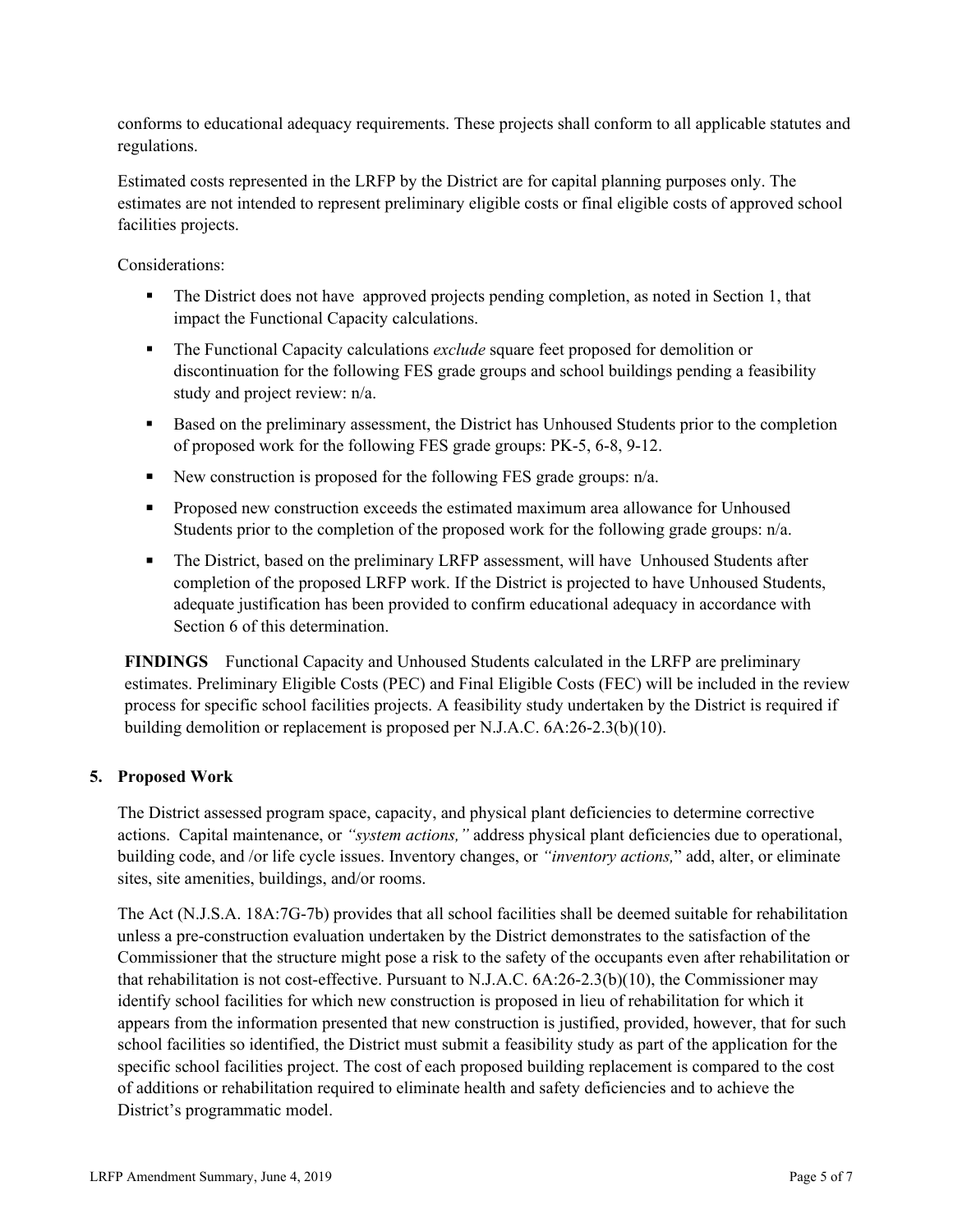Table 5 lists the scope of work proposed for each school based on the building(s) serving their student population. Detailed information can be found in the LRFP website reports titled *"School Asset Inventory," "LRFP Systems Actions Summary," and "LRFP Inventory Actions Summary."*

With the completion of the proposed work, the following schools are proposed to be eliminated: n/a (The fromer Lincoln ES has been reassigned to the Central Office/Administration Building for some time); the following schools are proposed to be added: n/a.

| <b>Proposed Scope of Work</b>                                                                  | <b>Applicable Schools</b>                                           |
|------------------------------------------------------------------------------------------------|---------------------------------------------------------------------|
| Renovation only (no new construction)                                                          |                                                                     |
| System actions only (no inventory actions)                                                     | Hilltop ES, Roosevelt ES, T Jefferson MS,<br>Wilson ES, Columbus ES |
| Existing inventory actions only (no systems actions)                                           | n/a                                                                 |
| Systems and inventory changes                                                                  | Lodi HS, Washington ES                                              |
| <b>New construction</b>                                                                        |                                                                     |
| Building addition only (no systems or existing inventory actions)                              | n/a                                                                 |
| Renovation and building addition (system, existing inventory,<br>and new construction actions) | n/a                                                                 |
| New building on existing site                                                                  | n/a                                                                 |
| New building on new or expanded site                                                           | n/a                                                                 |
| Site and building disposal (in addition to above scopes)                                       |                                                                     |
| Partial building demolition                                                                    | n/a                                                                 |
| Whole building demolition                                                                      | n/a                                                                 |
| Site and building disposal or discontinuation of use                                           | n/a                                                                 |

|  | <b>Table 5. School Building Scope of Work</b> |  |
|--|-----------------------------------------------|--|

**FINDINGS** The Department has determined that the proposed work is adequate for approval of the District's LRFP amendment. However, Department approval of proposed work in the LRFP does not imply the District may proceed with a school facilities project. The District must submit individual project applications with cost estimates for Department project approval. Both school facilities project approval and other capital project review require consistency with the District's approved LRFP.

### **6. Proposed Room Inventories and the Facilities Efficiency Standards**

The District's proposed school buildings were evaluated to assess general educational adequacy in terms of compliance with the FES area allowance pursuant to N.J.A.C. 6A:26-2.2 and 2.3.

District schools are proposed to provide less square feet per student than the FES after the completion of proposed work as indicated in Table 5.

**FINDINGS** The Department has determined that the District's proposed room inventories are adequate for LRFP approval. If school(s) are proposed to provide less square feet per student than the FES area allowance, the District has provided justification indicating that the educational adequacy of the facility will not be adversely affected and has been granted an FES waiver by the Department pending project submission and review. This determination does not include an assessment of eligible square feet for State support, which will be determined at the time an application for a specific school facilities project is